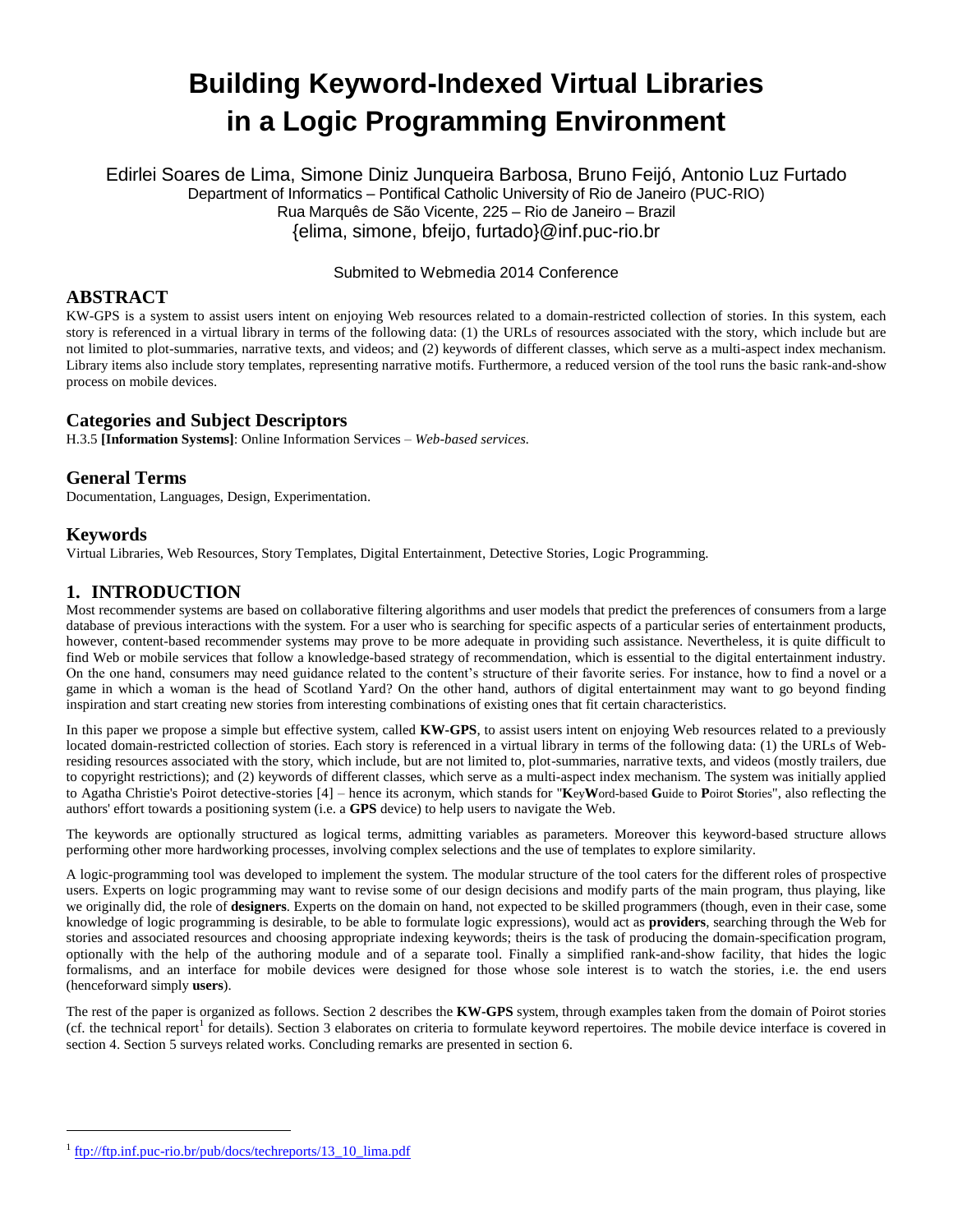# **2. THE KW-GPS TOOL**

## **2.1 The rank-and-show facility**

The system operates on virtual library data previously located on the Web, pertaining to a given domain such as a set of Poirot stories. Two main sets of clauses represent, respectively, (1) the numbered *library entries*, giving the title of each story and the URLs of the associated resources; and (2) the *index entries*, consisting of keyword lists of different classes for each story (numbered as in the library entries). Three clauses precede them, the first to name the keyword classes, and the others to act as *conditioners* to the ranking process, as will be explained later.

Our choice of keyword classes was influenced by a seminal study by Todoro[v \[31\],](#page-10-0) wherein the highly-reputed literary theorist remarked that in a detective-story there actually coexist two narratives: that of the crime, and that of the investigation. One more class was added, due to Poirot's observation (in *Evil Under the Sun*) that: "Murder springs, nine times out of ten, out of the character and circumstances of the murdered person. Because the victim was the kind of person he or she was, therefore was he or she murdered!". We did *not* include a class about the criminal, because we felt we should leave out whatever might function as a "spoiler", ruining the author's effort to keep the suspense until the end. A small example follows (with the URLs in hyperlink format, for the reader's convenience):

```
/* domain My Poirot 1 */
kw_classes([victim, crime, investigation]).
thresholds(St, [V, C, I], T).
keyword_lists(St, [V, C, I]).
% LIBRARY
lib(1, 'Evil Under the Sun',
     'http://goo.gl/CMQtK''http://goo.gl/3AQvk''http://goo.gl/7RKxV1']).
lib(2, 'Cards on the Table',
'http://goo.gl/QmykOh']).
lib(3, 'The Mysterious Affair at Styles',
'http://goo.gl/40MRg''http://goo.gl/OEWHL''http://goo.gl/3qp1R']).
lib(4, 'The Chocolate Box', 
'http://goo.gl/kDnVF''http://goo.gl/piaspM''http://goo.gl/BxRzPv']).
% KEYWORDS
kws(1, victim, [gender: female, marital status: married,
                       occupation: actress, 
                      character: credulous, 
swindled_by: 'younger man',<br>age bracket: 30, economic status: rich]).
kws(1, crime, [action: murder, means: strangulation, 
 place: beach, motive: 'financial gain', 
 circumstance: 'holiday season', 
                     companion: (lover, 'younger man')]).
kws(1, investigation, [clue: 'character of the victim', 
 snag: 'time of death', 
                               tactic: 'break self-control']).
kws(2, victim, [gender: male, marital_status: single, 
 occupation: 'art collector', 
                      character: bizarre, age bracket: 40,
                       economic status: rich]).
kws(2, crime, [action: murder, means: stabbing, 
 place: 'drawing room', 
motive: 'avoid accusation',
circumstance: 'dinner party']).
kws(2, investigation, [clue: 'bridge scores', 
                                  tactic: 'deceiving trick']).
kws(3, victim, [gender: female, marital_status: married,
 age_bracket: 70, character: credulous, 
 economic_status: 'large fortune', 
                       attitude: autocratic, 
             swindled_by: 'younger man', 
 occupation: 'social work']).
kws(3, crime, [action: murder, means: poisoning,<br>place: bedroom, motive: 'financial gain',
             place: bedroom, motive: 'financial gain', 
 circumstance: 'medical treatment',
 companion: (someone,'younger man')]).
kws(3, investigation, [clue: 'incriminating letter',
                          tactic: 'expose evidence', 
 snag: 'time of death']).

kws(4, victim, [gender: male, age_bracket: 30, 
 character: evil, 
                       occupation: politician, 
                       economic_status: middle]).
kws(4, crime, [action: execution, means: poisoning, 
                      motive: 'moral reasons', place: study,
                      circumstance: conversation]).
kws(4, investigation, [clue: chocolates, 
 snag: 'mistaken suspect', 
                                  tactic: confession]).
```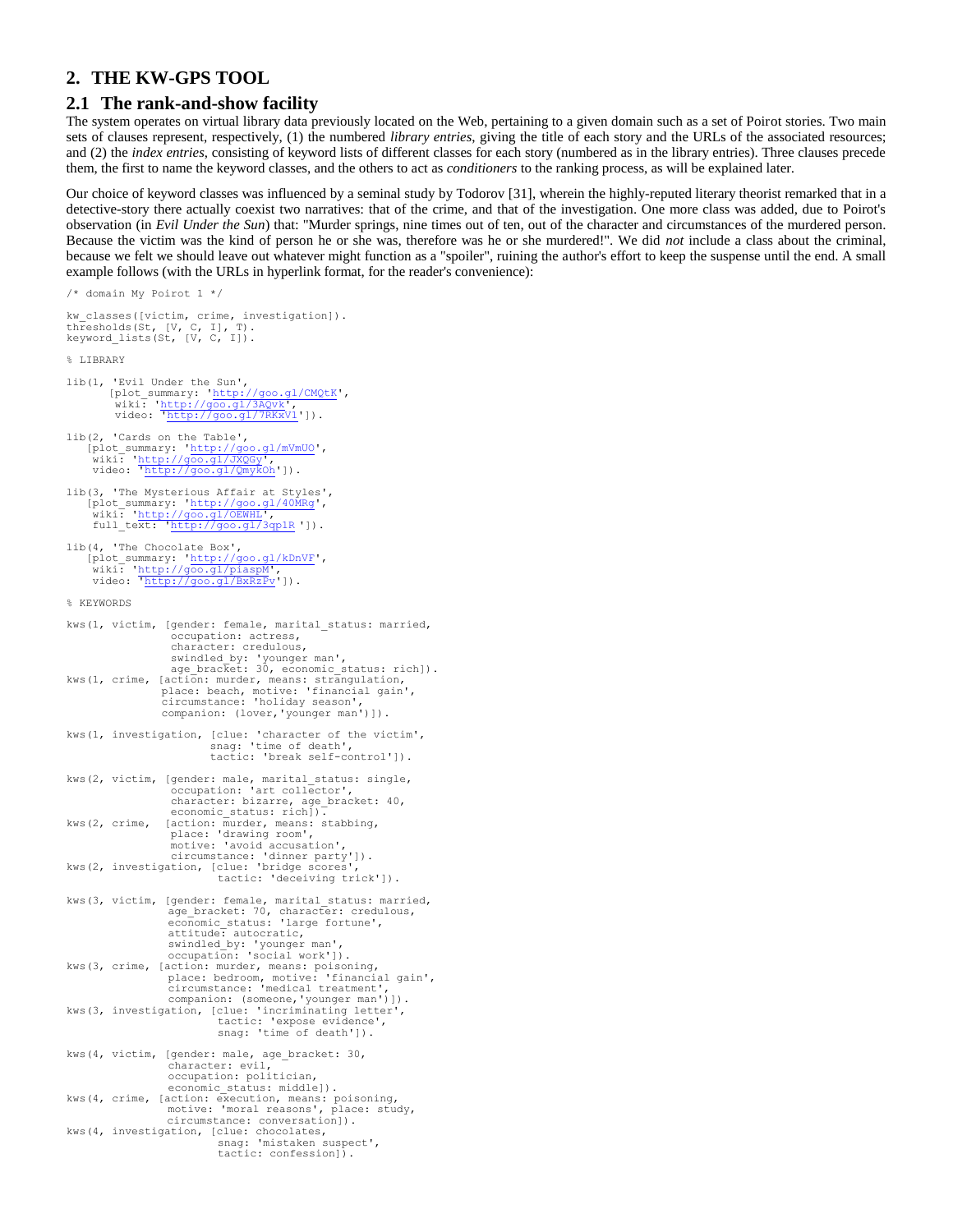The ranking process is started by entering the rank(S) command, whose single parameter must be a variable to be instantiated at the end with a list of story numbers in decreasing order of total number of hits. The user is asked, for each keyword class, to choose from the respective set of keywords, which are taken from all the stories in the library and displayed on the screen. For the class victim, for example, these are:

```
1:age_bracket:30
2:age_bracket:40
3:age_bracket:70
4:character:autocratic
5:character:bizarre
6:character:credulous
7:character:evil
8:economic_status:large fortune
9:economic_status:middle
10:economic_status:rich
11:gender:female
12:gender:male
13:marital_status:married
14:marital_status:single
15:occupation:actress
16:occupation:art collector
17:occupation:politician
18:occupation:social work
19:swindled_by:younger man
choose for victim:
```
To choose, the user types the corresponding numbers, e.g. 7, 12 (for character:evil and gender:male), and presses the enter key. If the class is not at that moment an aspect of interest, the user simply presses the key without supplying any numbers. Hits are added-up for stories that possess the chosen keywords, but stories with no hits are not excluded. However the user has the option to prefix a number with either a '+' or a '-' sign, to indicate, respectively, that only stories *with* that keyword or only stories *without* it are acceptable. At the end, the output parameter variable is instantiated as mentioned before and, in addition, the result of the ranking process is shown in sentential form. With the choices 7, 12 for victim, 4, -11, 14 for crime, and 1, 3, 8 for investigation, one would have:

```
The Chocolate Box with 5 hits
Cards on the Table with 3 hits
The Mysterious Affair at Styles with 0 hits
```
 $S = [4, 2, 3]$ 

Notice that -11, referring to means:strangulation, caused the exclusion of *Evil Under the Sun*. Also notice that a story with 0 hits was kept, which is, in general, useless. To remedy this inconvenience, the thresholds clause, shown before in a, so to speak, "neutral" format, can be rewritten so as to impose conditions, both on the total of hits and on the number of hits per class. The purpose of the other conditioning clause, keyword\_lists, is to act as a *filter*, typically considering the permissible user's choices in a general context. For example, it can specify that if the user explicitly rejects stories with means:stabbing, then the even more gruesome stories with means:strangulation will also be excluded.

To activate the resources provided for their best-ranked stories, users have a show command, whose parameters designate the resource and the story-number. The line below will explore whatever is available for *The Chocolate Box*, a story in which Poirot, in his own opinion, acted with less than his usual genius:

```
:- has resources(St, 'The Chocolate Box', R),
  forall(member(Ri, R), show(Ri, St)).
```
### **2.2 Other basic facilities**

The similar command uses the keywords of a story to rank the others, consequently giving a measure of how close they are to it. Applying this command to *Evil Under the Sun* we learn that it has something in common with all the other stories, most notably with *The Mysterious Affair at Styles*:

```
?- similar(1,S).
The Mysterious Affair at Styles with 7 hits
Cards on the Table with 2 hits
The Chocolate Box with 1 hits
```
 $S = [3, 2, 4]$ .

Users with a knowledge of the domain's specification have available a flexible select command to rank the stories on the basis of explicitly indicated keywords, covering one or more classes. For instance, the same result of the example of the preceding section would be obtained by entering the line:

```
?- select([[character:evil, gender:male],
        [circumstance: 'dinner party',
          -means:strangulation, 
          motive:'moral reasons'], 
          [clue:'bridge scores',
          clue:chocolates,tactic:confession]], S).
```
Of course typing errors should be expected, which led us to introduce a checking device that performs a preliminary comparison of the indicated keywords against those figuring in the kws clauses. Automatic substitution will occur if one is found within a *Levenshtein distance* [\[25\]](#page-10-1) less or equal to 2 from the misspelled keyword. In all such cases a message is displayed, such as: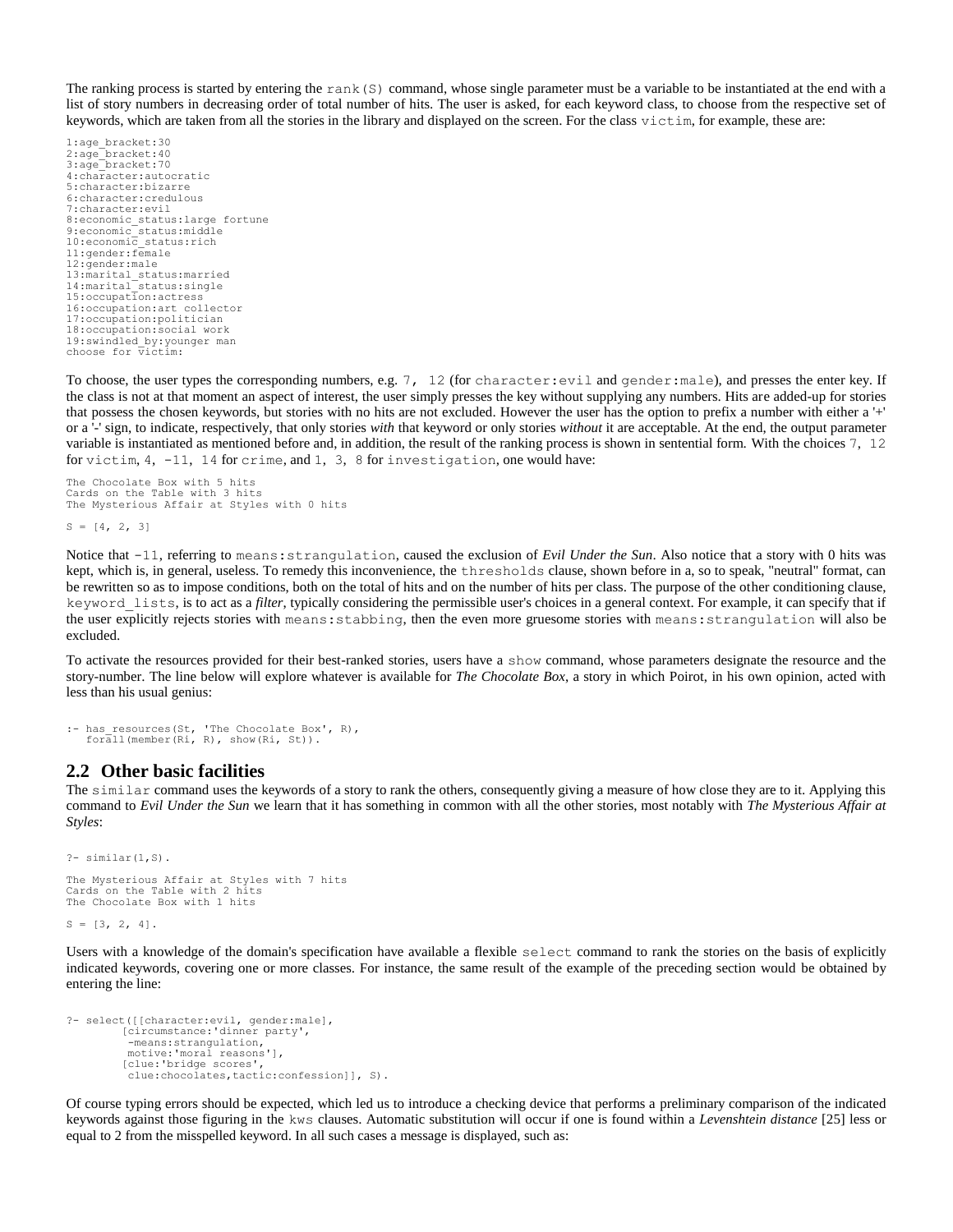Automatic substitution will also happen in order to accommodate a number of related terms not included in the kws clauses, which, nevertheless, would spontaneously occur to persons familiar with the domain. Indeed we realized that cluttering the kws clauses with hypernyms, hyponyms, and other *related terms* would affect the intended user-friendliness of the rank command in a negative way, since most people would not like to choose from excessively long lists. A compromise solution was adopted, consisting of the addition to the domain specification of specific (as well as somewhat more general) related kw clauses such as:

```
rel_kw(means:poisoning, means:arsenic).
rel_K(W, K_{rel}) := is_a(K_{rel}, K).
```
assuming that, to enable the second clause, appropriate is a clauses are also provided. If the system can neither handle the user's indicated term as a misspelled or as a related reference to a registered keyword, the intractable term is not used in the selection and a warning message is issued.

Yet the most significant feature of the select command is its ability to deal with variables, optionally referred to in logical expressions following the '/' separator. The example below searches for stories with victims of both genders younger than 50, noting that whenever variables are involved, the selection list is displayed to reveal how they were instantiated upon the execution of the command – thereby performing a complementary query-answering task:

```
?- select([[age_bracket:A, gender:G], [], []]/(A < 50), S).
1 - [[age_bracket:30, gender:female], [], []]
2 - [[age_bracket:40, gender:male], [], []]
4 - [[age_bracket:30, gender:male], [], []]
The Chocolate Box with 2 hits
Cards on the Table with 2 hits
Evil Under the Sun with 2 hits
S = [4, 2, 1].
```
In view of a thesis cogently exposed in [\[18\]](#page-10-2) about categorization, we may consider that the two commands in this section, select and similar, complement each other in a nice way, given that human beings tend to classify things by just wondering to what other (prototypical) thing they resemble, rarely trying to verify systematically whether they have the properties postulated in scholarly taxonomies. Thus people would promptly categorize an animal as a bird if it looks like a robin, a bird *par excellence* after that author. Applying the notion to stories, instead of asking: "give me a story with such and such characteristics" (or "such keywords"), they would say: "give me a story like that one".

#### **2.3 Templates and narrative motifs**

The indicated similarity between *Evil Under the Sun* and *The Mysterious Affair at Styles* can be attributed to the presence of a common *narrative motif*, which we call the Swindler motif. The motif occurs in other Poirot stories, e.g. *Death in the Nile*.

Keyword classes composed of lists of property:value pairs, such as we have been using in the examples, can be treated as *frames*, a data structure fully compatible with the **Entity-Relationship** model and with **RDF** formalisms [\[8\],](#page-9-1) which lends itself well to a method for handling narrative motifs. The method utilizes two operations on frames: *unification* and its dual, *most specific generalization* (**msg** for short) [\[17\].](#page-9-2) With **msg**, it is possible to combine two or more stories so as to create story *templates* to represent a common motif. Then, by unifying a template with frames with property:value pairs both common and not common with those in the template, one can instantiate and at the same time extend the narrative expressed by the motif. It is a known fact that evoking one or more motifs helps to compose new stories.

Besides the Swindler motif, a second motif, taking us to the far-removed domain of Elizabethan drama, will be included here, because Poirot himself explicitly brought it in to find the culprit in his last case (reported in the *Curtain* story). Several apparently unrelated crimes had been committed by different individuals, but all cases had one thing in common: the presence of a person, whom Poirot simply named "X", who had contact with each of the accused. The little Belgian solved the mystery and identified "X" through an analogy with Shakespeare's *Othello*. Accordingly, we expanded our library with *story templates* for both motifs:

```
lib_t(1,'Swindler motif',[]).
```

```
kws t(1, victim, [gender: female, character: credulous,
<sup>-</sup> economic_status: rich, swindled_by: X]).<br>kws_t(1,crime, [action: murder, motive: 'financial gain',
- companion: (Y,X)]).<br>
kws_t(1,investigation, [snag: 'time of death',<br>
swindled_by: X,companion: (Y,X),<br>
culprit: X, accomplice: Y]).
lib t(2, 'Inducer motif', []).kws_t(2,victim, [kills: (B, A), victim_name:A]).<br>kws_t(2,crime, [kills: (B, A), loves: (B, A),<br>tells: (C, B, infidel(A))]).
kws_t(2,investigation, [tells: (C, B, infidel(A)), 
 culprit: C]).
```
To be able to confirm that the templates match the two stories, we first rewrite the kws clauses of *Evil Under the Sun* and of *The Mysterious Affair at Styles*, giving the names of the participating characters, and adding culprit and accomplice terms with variable parameters to the investigation kws clauses: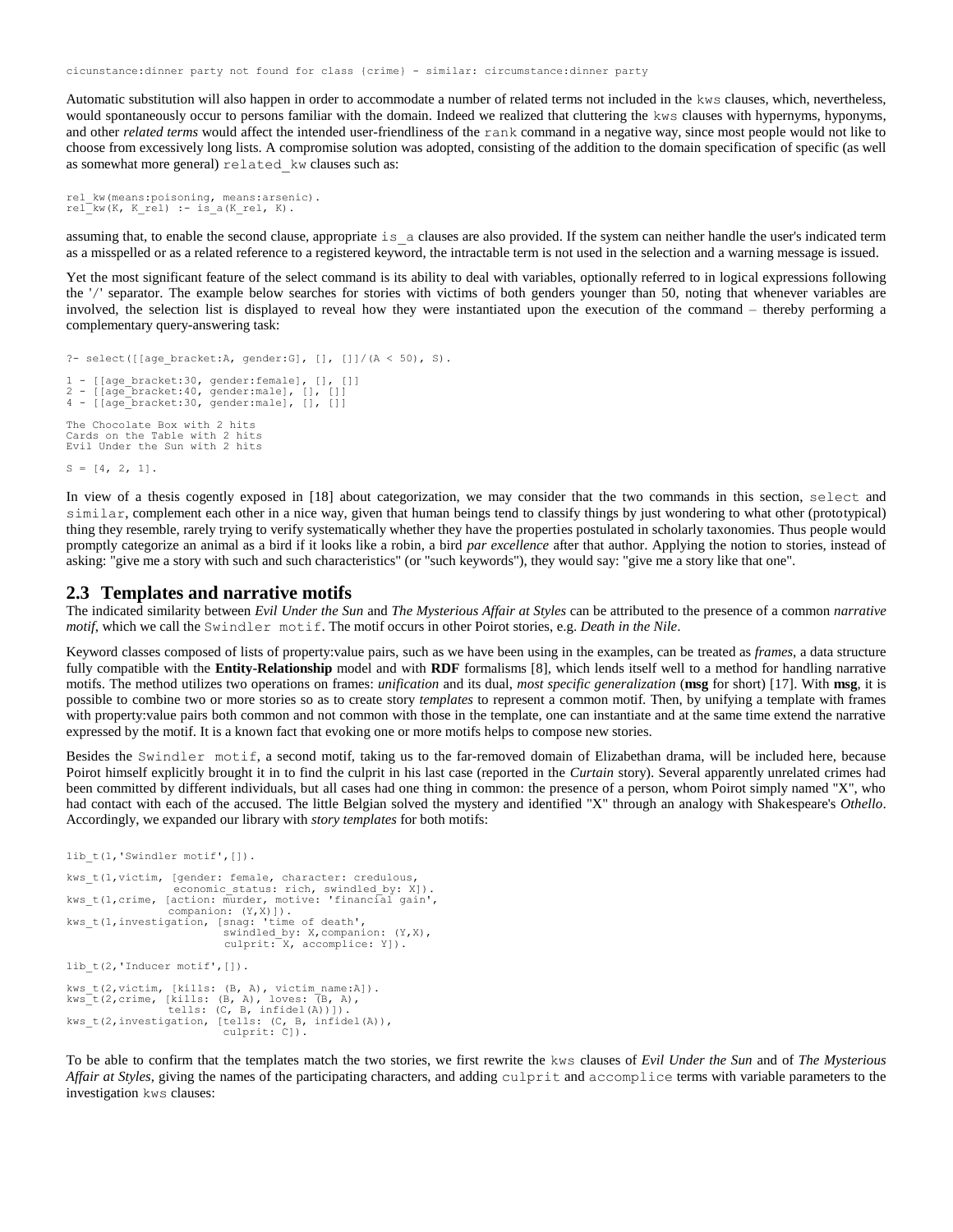```
kws(1, victim, [gender: female, marital_status: married,
                         occupation: actress, 
                        character:credulous, 
                       swindled_by: 'Redfern', age_bracket: 30, economic_status: rich]).
economic_status: rich]).<br>
kws(1, crime, [action: murder, means: strangulation,<br>
place: beach, motive: 'financial gain',<br>
circumstance: 'holiday season',<br>
companion: ('Christine', 'Redfern')]).<br>
kws(1, investigation, [clue:
                                  culprit: X, accomplice: Y]).
kws(3, victim, [gender: female, marital status: married,
              age_bracket: 70, character: credulous, 
 economic_status: 'large fortune', 
                        attitude: autocratic, 
              swindled_by: 'Inglethorp', 
 occupation: 'social work']).
kws(3, crime, [action: murder, means: poisoning, 
 place: bedroom, motive: 'financial gain', 
                       circumstance: 'medical treatment', 
                      companion: (someone, 'Inglethorp')]).
kws(3, investigation, [clue: 'chemical property
              tactic: 'expose evidence', 
 snag: 'time of death', 
                                   culprit: X, accomplice: Y]).
```
We are now in a position to introduce a command that uses frame-unification to find which stories incorporate a given motif. Its input parameter is the story template representing the motif, and the output parameter is the list of stories detected. Informally, what the command does is the inverse of the template-generating process: instead of generalizing and introducing variables when needed, it *specializes* by instantiating the variables with constants according to a pattern-matching discipline. So the execution of

 $:-$  similar  $t(1,S)$ .

denounces the criminals of the two stories (except that Poirot does not immediately disclose who is the "someone" – a certain Miss Howard – in the second story responsible for the snag involving the time of death, which served as an alibi to Mr. Inglethorp):

```
Evil Under the Sun - [[gender:female,
                  marital_status:married,
                    occupation:actress,
                   character:credulous,
                   swindled by:Redfern,
                   age_bracket:30, economic_status:rich], 
                   [action:murder, means:strangulation, 
place:beach, motive:financial gain, 
                    circumstance:holiday season, 
                    companion: (Christine, Redfern)], 
                   [clue:character of the victim, 
                    snag:time of death,
                    tactic:break self-control, 
                    culprit:Redfern, accomplice:Christine]]
The Mysterious Affair at Styles - [[gender:female, 
                    marital status: married, age bracket:70,
                    character: credulous,
economic_status:large fortune, 
 attitude:autocratic, 
                    swindled_by:Inglethorp, occupation:social work],
                   [action:murder, means:poisoning, 
place:bedroom, motive:financial gain, 
                    circumstance:medical treatment, 
                   companion: (someone, Inglethorp)], 
[clue:chemical property,
                     tactic:expose evidence,
                    snag:time of death, 
culprit:Inglethorp,
 accomplice:someone]]
```
 $S = [1, 3]$ .

?- similar  $t(2,S)$ .

Proceeding along the same line with the stories incorporating the Inducer motif, one obtains:

```
Curtain - [[victim_name:wife], [tells: (Norton, Riggs,
             infidel(wife)), loves: (Riggs, wife), 
 kills: (Riggs, wife)], 
               [culprit:Norton, executes: (Poirot, Norton)]]
Othello - [[victim_name:Desdemona], [loves: (Othello, 
 Desdemona), tells: (Iago, Othello, 
               infidel(Desdemona)), kills: (Othello,
Desdemona),suicides:Othello],<br>[culprit:Iago]]
S = [5, 6].
```
As anticipated, templates, as representation of literary motifs, also serve a more ambitious goal: helping to compose new stories. For this purpose, the select t command is used, having as input parameter, like the select command of the previous section, explicit keyword lists covering all classes (though for some of them empty lists can be supplied). The command uses these terms to instantiate the kws\_t clauses of the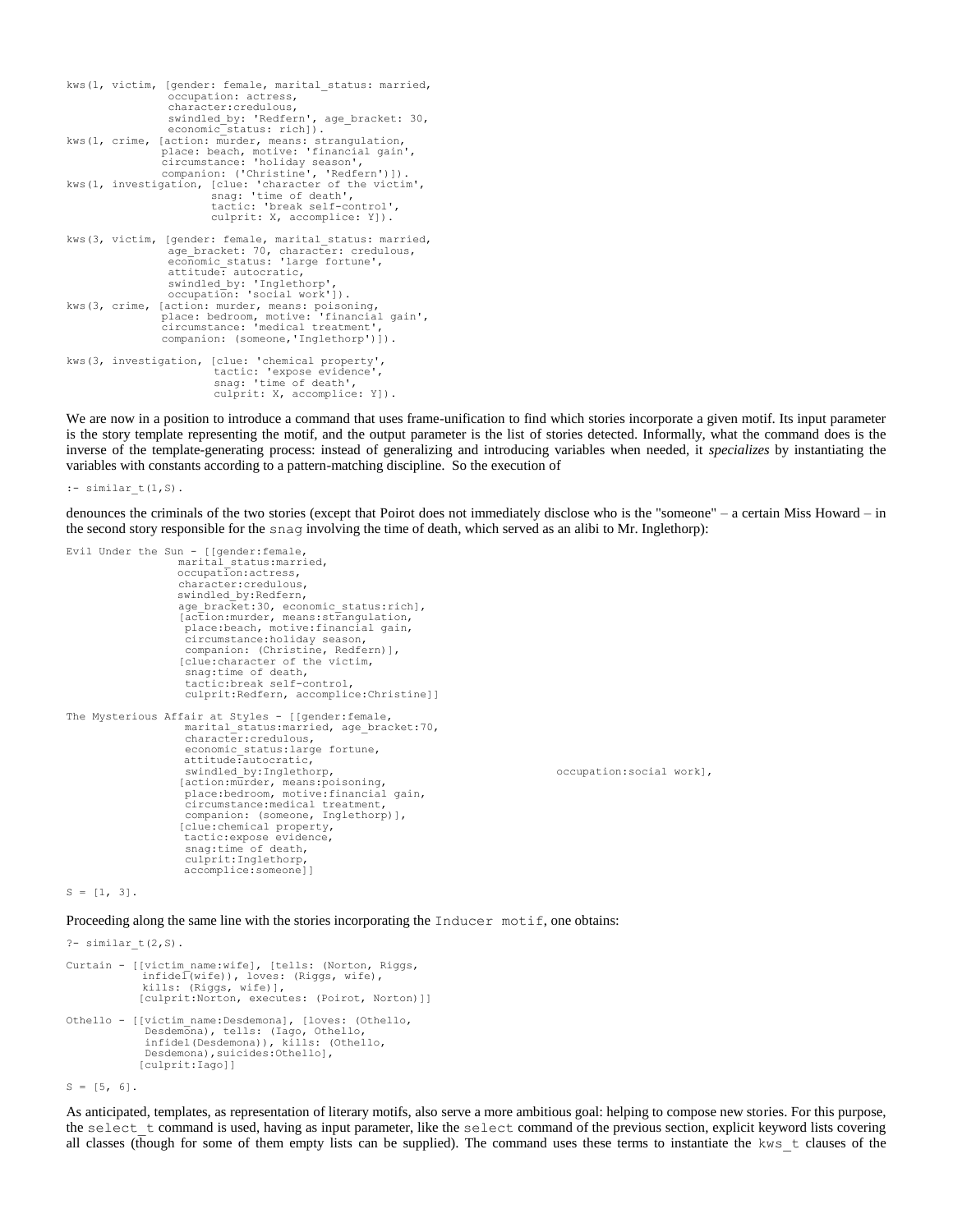templates, its output parameter indicating which templates were successfully matched. Since the command employs frame-unification to achieve instantiation, properties not shared by the two operands, i.e. that do not figure either in the input or in the template, are kept. Thus the story that begins to emerge prolongs, so to speak, the narrative even beyond the motif expressed by the template.

The example introduces two characters unknown in the Poirot world, a man called Archie and his companion Miss Neele; it also adds the novel circumstance that the victim of the supposedly criminal action has disappeared (in itself a motif – see e.g. *The Disappearance of Mr. Davenheim*). The man's female companion performs another evil act: she accuses his wife, called Teresa, of infidelity, thereby reinforcing his murderous impulse. As a result, both templates are separately instantiated, and by virtue of the first template, a culprit and an accomplice are revealed:

```
?- select_t([[swindled_by:'Archie'], 
 [companion:('Miss Neele','Archie'), 
               tells:('Miss Neele','Archie',
               infidel('Teresa')), 
               circumstance:'victim disappears'],[]],S).
Swindler motif - [[swindled_by:Archie, gender:female,
 character:credulous, economic_status:rich], 
 [companion: (Miss Neele, Archie), 
               tells: (Miss Neele, Archie,infidel(Teresa)), 
               circumstance:victim disappears, action:murder,motive:financial gain], 
             [snag:time of death,
              swindled by: Archie, companion: (Miss Neele,
           Archie), culprit:Archie, 
 accomplice:Miss Neele]]
Inducer motif - [[swindled_by:Archie, victim_name:Teresa, 
               loves: (Archie, Teresa)], 
              [companion: (Miss Neele, Archie), 
               tells: (Miss Neele, Archie,infidel(Teresa)), 
               circumstance:victim disappears, 
              loves: (Archie, Teresa),
               kills: (Archie, Teresa)], 
           [tells: (Miss Neele, Archie,infidel(Teresa)), 
 culprit:Miss Neele]]
S = [1, 2].
```
Could a story combining the two motifs be composed? The trouble is that putting the two lines together would be rejected by the frame-

unification discipline: a conflict arises regarding the identity of the main culprit. Solving conflicts, in order to be able to combine narrative lines, is a task that often requires much creativity; under the name of blending, it is extensively discussed in [\[6\].](#page-9-3) The predicate below (for details, cf. technical report cited before) illustrates one way to face the problem: to simply ask the user to make a choice wherever a property:value conflict arises:

```
?- select_blend([[swindled_by:'Archie'], 
 [companion:('Miss Neele','Archie'), 
 tells:('Miss Neele','Archie',infidel('Teresa')), 
        circumstance:'victim disappears'],[]],S).
conflict with culprit:
1. Archie
  . Miss Neele
Your choice: 2
victim:
[swindled by:Archie, gender:female, character:credulous,
 economic_status:rich, victim_name:Teresa, 
 loves: (Archie, Teresa)]
crime:
[companion: (Miss Neele, Archie), tells: (Miss Neele,
 Archie, infidel(Teresa)), 
 circumstance:victim disappears, 
 action:murder, motive:financial gain, 
 loves: (Archie, Teresa), kills: (Archie, Teresa)]
investigation:
[snag:time of death, swindled_by:Archie, 
 companion: (Miss Neele, Archie), accomplice:Miss Neele, 
 tells: (Miss Neele, Archie, infidel(Teresa)), 
culprit:Miss Neele]
```
Archie murders his wife for monetary gain, while still in love and feeling jealous for her. Mixed feelings are not uncommon, unwarranted as they may seem, but if Miss Neele is deemed the main culprit, would it make sense to also call her an accomplice? Nonetheless the example illustrates the notion that new stories can arise by combining two or more motifs, and extending the combination with further events. And, although this little story was surely never composed by Agatha Christie, we suspect that some such plot might well have crossed her imagination. (Why? – we leave that to the reader, as a Web-searching exercise).

#### **2.4 A simple rank-and-show user interface**

A reduced version of the **KW-GPS** tool, containing only the rank and the show facilities, is activated by double-clicking an icon, which may conveniently be placed on the monitor's screen. The user does not have to enter any command line, every move being menu-directed. The keyword lists are successively presented for each class, and the user chooses them as in section 2.1.

After the stories are ranked in decreasing order of total hits, the user is invited to indicate what resource should be activated. Suppose the *Cards on the Table* is chosen, and the user asks for its plot-summary. While the plot-summary remains open, other resources can be requested and can be visualized side-by-side if non-overlapping windows are adequately disposed (Figure 1).

When end is chosen to the activation of resources, the list of stories is displayed again. Suppose *The Chocolate Box* is then chosen and, from its resources, the Wikipedia entry is called for. Next, if the user twice replies end (to the choice of resources and to the choice of stories), these two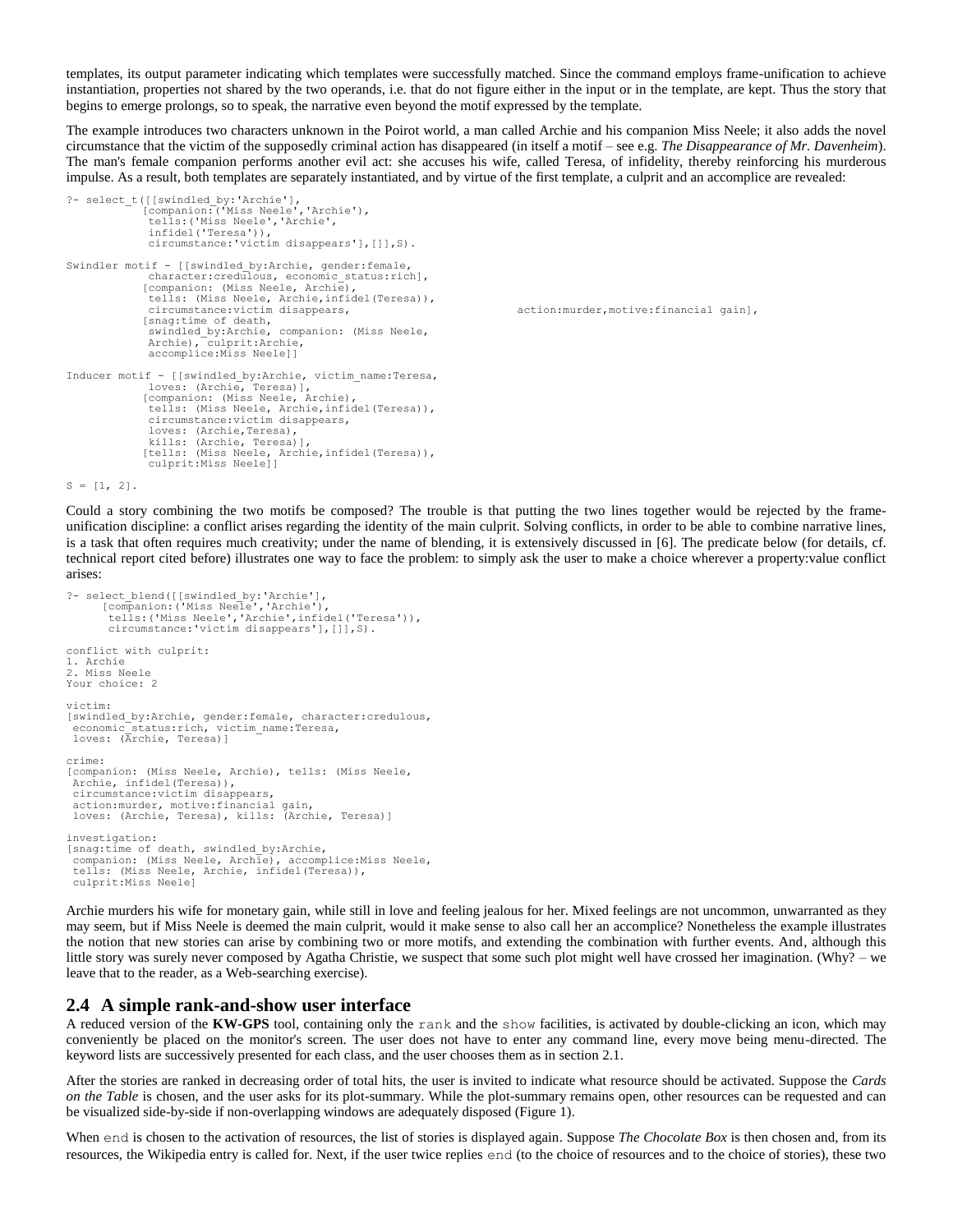recursive loops terminate, and the system backtracks to the outermost loop, asking whether the user wants to perform another selection, thereby starting again the whole process. If the answer is negative, a halt command is executed and the Prolog window vanishes from the screen. Thanks to this strictly menu-driven usage mode, the programming language formalisms stay hidden, so that the Prolog machinery becomes practically transparent to users.



**Figure 1. The simple rank-and-show user interface.**

## **2.5 Installing a new domain**

To create or redesign a domain, providers have an authoring module that requires only a minimum of familiarity with the notational details of Prolog. The first step is to write a text file specifying how the domain will be called, the names of the classes of keywords, and information about the stories that will constitute the library. The information entries for each story, numbered consecutively, indicate the title of the story and of the URLs of the included resources. The kws clauses are inserted by the module, which extracts them from Wikipedia or IMDB plot summaries, asking the user to indicate whether each keyword should be retained or rejected, and in the positive case in which class it should be placed. The user can test the adequacy of a keyword by asking for its **tf-idf** (term-frequency–inverse document-frequency) evaluation [\[32\].](#page-10-3) For the meaning of unknown terms, WordNet or DBpedia pages can be opened on demand.

In its present implementation, the module does not provide a general mechanism to locate the resources and retrieve their URLs. However we have separately developed another system, called **LOG-SNIP (**for details, cf. the technical report**<sup>2</sup>** ), which captures the snippets of the resources found in the course of a Google search. To guide the search, a list containing keywords and directives of various kinds is specified, so as to define the domain of current interest. The captured snippets are kept in a Prolog file as frame-structured clauses, decomposed into four fields: name, date, url, info. A fifth kws field is added by extracting resource-specific keywords from the name and info fields. A facility is provided to transform the snippets clauses into the clausal notation required by **KW-GPS**: the lib clauses are created from the first four fields and the kws clauses from the fifth field (which keeps the extracted keywords). As keyword extractor our implementation now uses the **AlchemyAPI** service.<sup>3</sup>

The choice of truly representative keywords is critical. Although plot summaries should in principle be richer sources than snippets, they are contributed by different people, with unequal competence, who may often be misled by personal idiosyncrasies.

# **3. CONSIDERATIONS ON KEYWORD CHOICE**

Keyword repertoires, either featuring ordinary words and phrases or more complex structures such as **property:value** pairs, can either be formed from what is found in the resources themselves (taken from snippets or from plot summaries, as indicated in the previous section) or be borrowed from an external source, such as:

- a) terminology of the genre
- b) traits of the audience

Option (a) is particularly attractive, since with a limited number of terms the stories can be meaningfully characterized, and neatly compared with each other. For folktales, one may take the 31 functions described in [\[27\]](#page-10-4) or (some subset of) the many types and motifs of the index compilation in [\[1\];](#page-9-4) for drama in general, 36 situations have been identified in [\[26\].](#page-10-5) Story segments (scenes), named after a dramatic situation and with keyword classes indicating preconditions and postconditions, can be chained together to form branching plot sequences, furnishing to authors a suitable storyboard scheme. Even to characterize the "story" of sportive games there exist official lists of events, sometimes called *scouts*. The **Fédération Internationale de Volleyball** (FIVB)<sup>4</sup> shows in its site the statistics of each game, which can easily be represented in property:value format, where the properties are scouts including attack, block, serve, and the values (for each player and the totals for the two contending teams) are the number of points gained through each of these so-called skills.

For our Poirot examples we utilized, as seen, a number of properties, such as motive, clue, etc., commonly associated with the genre of detective stories. Surely several other properties in the same line could be added, taken both from studies on fictional works (e.g. the various phases of the crime and the investigation narratives, following Todorov's scheme [\[2\]\)](#page-9-5) and on criminal law (e.g. mitigating and aggravating circumstances [\[12\]\)](#page-9-6). When adding legal terms, however, one may find advisable to keep compatibility with the author's language, which is not always rigorously correct in this regard – for instance, in *Taken at the Flood*, Agatha Christie allows Poirot to discount as a mere accident what would still draw a verdict of involuntary manslaughter.

l

 $^{2}$  [ftp://ftp.inf.puc-rio.br/pub/docs/techreports/14\\_01\\_lima.pdf](ftp://ftp.inf.puc-rio.br/pub/docs/techreports/14_01_lima.pdf)

<sup>&</sup>lt;sup>3</sup> <http://www.alchemyapi.com/api/keyword-extraction/>

<sup>&</sup>lt;sup>4</sup> <http://www.fivb.org/>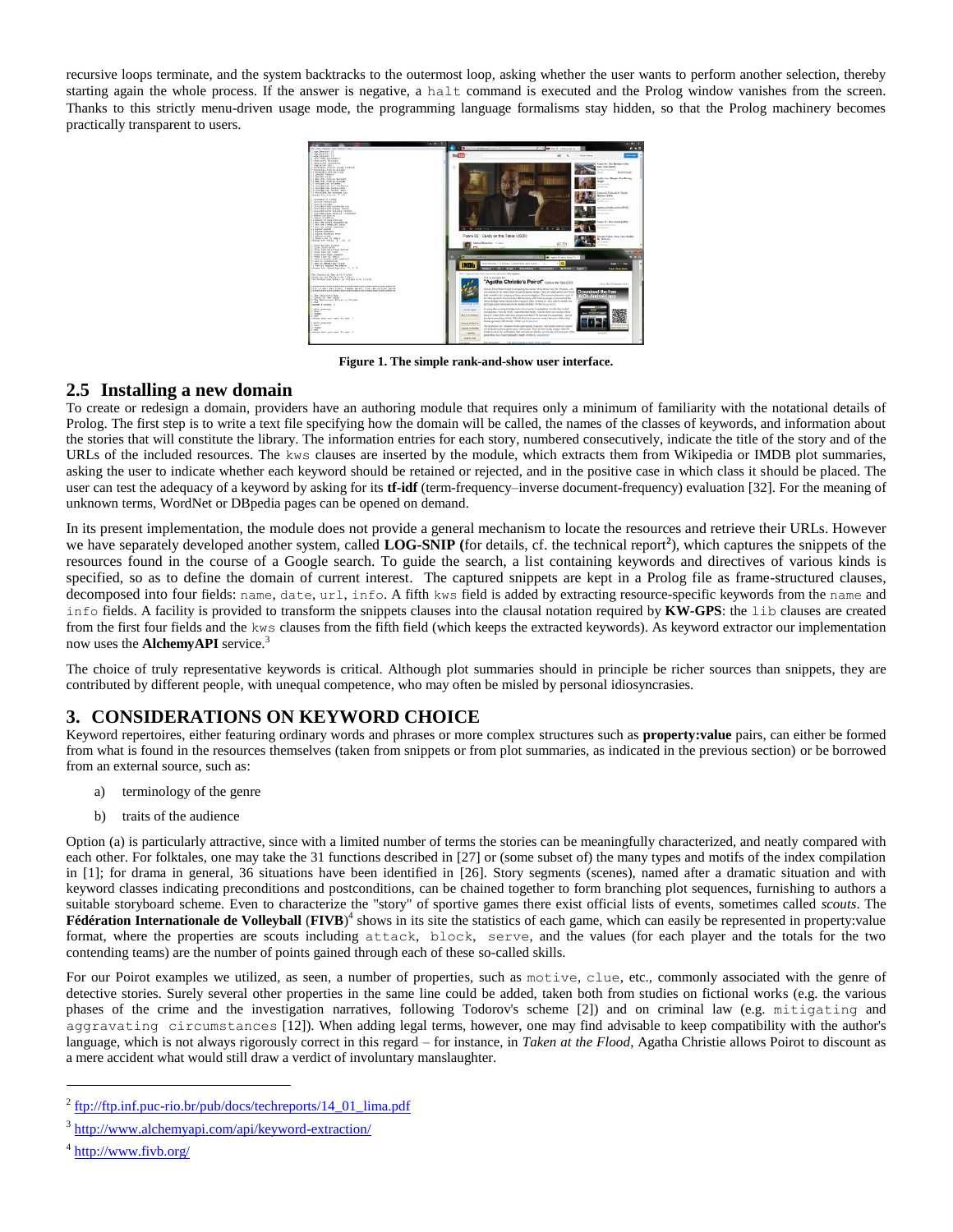In line with option (b), the stereotype-based recommendation strategy reported in [\[28\]](#page-10-6) offers a fascinating possibility, trying to guess, from the personalities of the users, which stories each user would be expected to like. A promising way to implement this notion is to provide for each story property:value keywords evaluating the story according to the traits of the **Big Five** [\[9\]](#page-9-7) proposal, possibly with percentile intervals as values. Each prospective user might then go through one of the short tests available in the Web,  $\frac{1}{5}$  thus obtaining grades to be matched against the intervals estimated (roughly, to begin with, and later refined through usage [\[28\]\)](#page-10-6) for the stories in the virtual library. Another intriguing possibility is to revert the direction: consultants with a psychology background may, by inspecting a usage log, be able to evaluate each user's **Big**  Five percentiles from the stories the user has accessed in an extended period of time.

# **4. THE RANK-AND- SHOW FACILITY IN MOBILE DEVICES**

In order to run the rank-and-show process in mobile devices (tablets and cell-phones) we developed an **Android** application that provides a graphical user interface to the **KW-GPS** system (Figure 2). The mobile application is based on a client-server architecture, where the server hosts the **KW-GPS** system and provides access to its functions, and the client contains the mobile user interface that allows users to search and enjoy web resources provided by the system (as in the photo of Figure 3).



**Figure 2. Graphical user interface of the mobile application.**

In the mobile interface, keywords are organized and displayed in classes (victim, crime and investigation) (Figure 2a). Each class contains three types of keywords: optional (green button), required (blue button), and excluded (red button). When a keyword class and type are designated by the user, the respective list of keywords is displayed for selection (Figure 2b). After the intended keywords are selected, the server performs the rank-and-show process, and the results are shown in the mobile interface (Figure 2c). Looking at the resulting sequence, the user is then free to indicate one of the stories, not necessarily the best ranked, causing the corresponding web resources to be displayed (Figure 2d). The interface is automatically adjusted to the domain specified in the **KW-GPS** system. All the required information about keywords is retrieved from the server that hosts the **KW-GPS** system. In this way, keyword classes and lists are automatically created and labelled according to the specifics of the current domain. The communication between the mobile application and the **KW-GPS** server is performed through a TCP/IP connection.

In order to assess the mobile interface, we have conducted a user evaluation with 9 participants, 8 male and 1 female, aged 16 to 17. Seven of them had some knowledge of detective stories, and three knew about the detective stories of Poirot. All of the participants were frequent users of **Google Web Search**.

We asked the participants to utilize both our mobile application (S) and **Google Web Search** through the default **Android** web browser (G) to find a Poirot detective story to their taste. Our aim was therefore to compare our proposal with the most commonly used method of web search in mobile devices. In order to reduce learning effects, half of the participants used S first, and the other half used G first. On average, each session of S lasted 4.05 minutes ( $\sigma$ =0.86), and each session of G lasted 9.22 minutes ( $\sigma$ =1.48).

 $\overline{a}$ 

<sup>&</sup>lt;sup>5</sup> <http://www.ocf.berkeley.edu/~johnlab/bfi.php>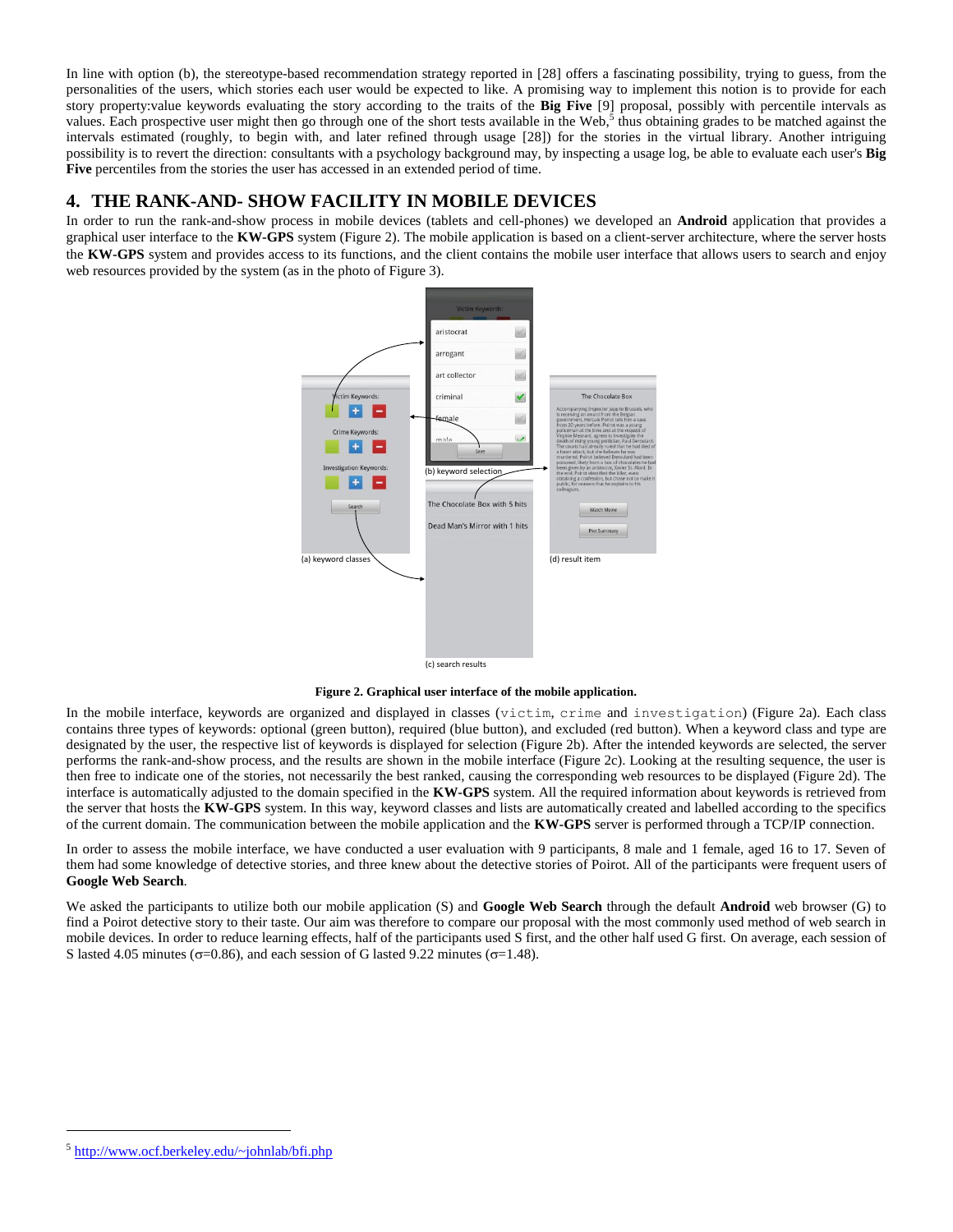

**Figure 3. Using the mobile interface.**

After using each version, the participants filled in a questionnaire with 26 questions derived from the **USE** Questionnaire [\[23\],](#page-10-7) concerning the system usefulness, user satisfaction and how easy was the use of the system. Each reply was graded within a 7-point **Likert scale** ranging from "strongly disagree" (-3) through "neutral" (0) to "strongly agree" (+3). After interacting with both systems, the participants were interviewed about their experience.

Figure 4 summarizes the results. Both **Google Web Search** and our mobile **KW-GPS** system obtained similar grades for system usefulness. On the other hand, our system clearly improved user satisfaction and ease of use; in the course of the interviews, the participants declared that it was easy to use, gave more accurate results, and allowed to find interesting stories without risking to enter into unknown web pages. In contrast, some participants said that **Google Web Search** gave them more freedom.



#### **Figure 4. Average number of points (within a 7-point Likert scale) of the system usefulness, user satisfaction, and ease of use, with error bars indicating standard deviation around the mean.**

During the user experiment, we also collected some statistical data about the time users spent to complete the task, number of searches, and number of clicks on wrong results. As clearly shown in Figure 5, the mobile **KW-GPS** system cut in more than a half the time needed to complete the task, and reduced substantially the number of searches and clicks on wrong results.

Although the user study reported here cannot be judged entirely conclusive, due to the small number of participants, the positive user feedback is a welcome stimulus for the continuation of our development efforts.



**Figure 5. Statistical data collected during the user evaluation about the time users spent to complete the task, number of searches, and number of wrong results.**

## **5. RELATED WORK**

Keyword-based search is a well-studied problem in the area of information retrieval. Certain approaches [\[10\]\[19\]](#page-9-8) explore the use of keywordbased search for XML data; formulating queries with keywords, they retrieve document fragments and use a ranking mechanism to increase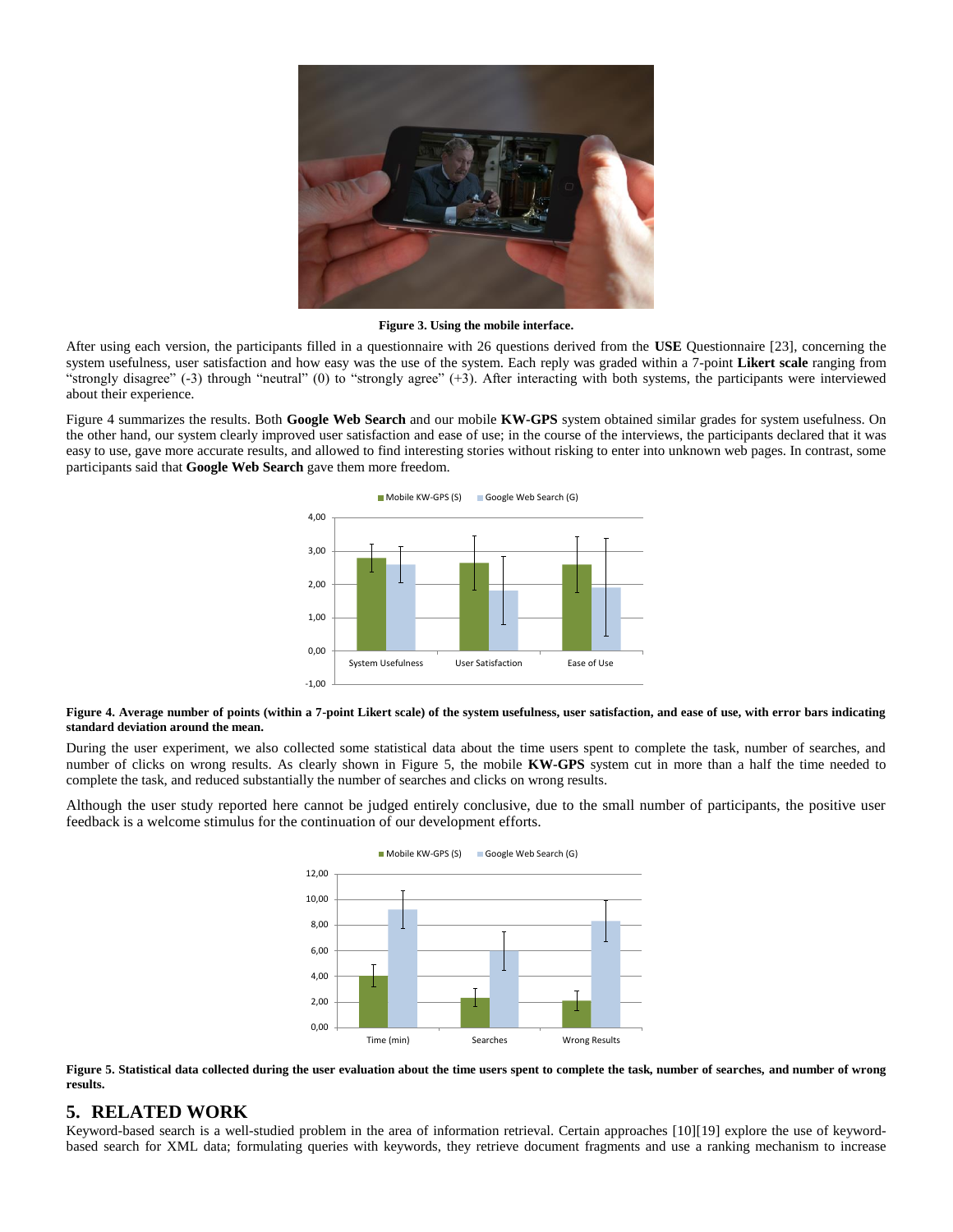search result quality. Some works [\[5\]\[3\]](#page-9-9) investigate keyword-based search for the Semantic Web and RDF data, in order to provide ranked retrieval using content-based relevance estimation. Others propose to extend keyword-based search with structured query capabilities [\[16\]\[24\]](#page-9-10) and logic applied in the context of ambient media [\[21\]\[22\].](#page-10-8)

In the field of entertainment computing, a sports video search and retrieval system, called DAVVI [\[29\]\[14\],](#page-10-9) offers the capability of delivering sports video content for mobile and desktop devices. The system is based on automatic summarization and recommendation techniques, wherein sports videos are semi-automatically annotated with metadata extracted from live text commentary web pages. Users can search and query for game events using keywords and phrases found in the live text commentaries. A similar system is described in [\[11\].](#page-9-11)

There are several mobile applications that provide access to movie databases, such as the "*IMDb Movies & TV*<sup>"6</sup> [\[13\],](#page-9-12) which is a mobile application developed for **Android**, iOS, and Windows Phone that provides direct access to the **IMDB** movie information database, allowing users to search and navigate through a huge collection of movies and TV series. Another application is "*Movies by Flixster*[" \[7\]](#page-9-13) for **Android**, **iOS** and **Windows Phone**, which permits to browse and search for movies, read reviews and watch trailers in mobile devices. Several studies suggest the importance of domain-specific search applications for mobiles devices. Both [\[15\]](#page-9-14) and [\[30\]](#page-10-10) emphasize that task-specific search applications are better to design in ways that more adequately serve the users' needs. In [\[20\]](#page-10-11) it is argued that, with such applications, users are able to retrieve documents with fewer interactions and less data traffic.

## **6. CONCLUDING REMARKS**

Originally employed to organize private virtual libraries of Poirot detective-stories, providing a multiple aspect keyword-based index mechanism, the development of the **KW-GPS** system led us to a closer study of keywords as story descriptors. With promising results, we experimented with the property:value frame format, the inclusion of variable parameters to establish links between keywords, and the use of templates to represent story motifs

Regarding the modular architecture of the implementation, it must be stressed that it serves two different purposes. Firstly, the simple rankand-show process, running both on fixed and mobile devices, was designed having in mind what we thought **end users** might find easy to handle – and eventually would like to share with other people. Secondly, the other basic commands, similar and select, as well as their extensions running on templates, seemed adequate to be incorporated in larger applications, to be built by **designers** with programming expertise, with the help of **providers** with sound domain knowledge.

The choice of logic programming for the implementation proved to be a major asset. Among its unique features are the rule-driven paradigm and the outstanding pattern-matching capability built into the interpreter. Future research will explore other domains, related or not with storytelling, and will submit the **KW-GPS** system to more extensive user-evaluation experiments.

# **7. REFERENCES**

- <span id="page-9-4"></span>[1] Aarne, A., and Thompson, S. 1987. *The Types of the Folktale*. Suomalainen Tiedeakatemia.
- <span id="page-9-5"></span>[2] Bordwell, D. 1985. *Narration in the Fiction Film*. University of Wisconsin Press, Madison, WI.
- [3] Cheng, G., Ge, W., and Qu, T. 2008. Falcons: searching and browsing entities on the semantic web. *Proc. of 17th International Conference on World Wide Web*, ACM Press, 1101-1102.
- <span id="page-9-0"></span>[4] Christie, A. 2008. *Hercule Poirot - the Complete Short Stories*. Harper, London.
- <span id="page-9-9"></span>[5] Ding, L., Pan, R., Finin, T., Joshi, A., Peng, Y., and Kolari, P. 2005. Finding and ranking knowledge on the semantic web. *Proc. of 4th International Semantic Web Conference*, 156-170.
- <span id="page-9-3"></span>[6] Fauconnier G., and Turner, M. 2002. *The Way We Think: Conceptual Blending and the Mind's Hidden Complexities*. Basic Books, NY.
- <span id="page-9-13"></span>[7] Flixster Mobile, 2014. Available at[: http://community.flixster.com/m obile/apps](http://community.flixster.com/m%20obile/apps) [Accessed: Jun. 2014].
- <span id="page-9-1"></span>[8] Furtado, A.L., Casanova, M.A., Breitman, K.K., and Barbosa, S.D.J. 2009. A Frame Manipulation Algebra for ER Logical Stage Modeling. Proc. 28th International Conference on Conceptual Modeling, Springer, 9-24.
- <span id="page-9-7"></span>[9] Gosling, S.D., Rentfrow, P.J., and Swann, W.B. 2003. A very brief measure of the Big-Five personality domain. *Journal of Research in Personality*, vol. 37, 505-528.
- <span id="page-9-8"></span>[10] Guo, L., Shao F., Botev, C., and Shanmugasundaram, J. 2003. XRANK: ranked keyword search over XML documents. *Proc. of ACM SIGMOD International Conference on Management of Data*, ACM Press, 16-27.
- <span id="page-9-11"></span>[11] Halvorsen, P., Johansen, D., Olstad, B., Kupka, T., Tennøe, S. 2010. vESP: A Video-Enabled Enterprise Search Platform. *Proc. of 4th International Conference on Network and System Security*, Melbourne, 534-541.
- <span id="page-9-6"></span>[12] Hessick, C.B. 2006. Motive Role in Criminal Punishment. *Southern California Law Review*, vol. 80, 2006.
- <span id="page-9-12"></span>[13] IMDB, 2014. Movie Apps for iPhone, Android, iPad, WP7 & iPod. Available at:<http://www.imdb.com/apps/> [Accessed: Jun. 2014].
- [14] Johansen, D., Johansen, H., Aarflot, T., Hurley, J. Kvalnes, A. Gurrin, C., Sav, S., Olstad, B., Aaberg, E., Endestad, T., Riiser, H., Griwodz, C., and Halvorsen, P. 2009. DAVVI: A Prototype for the Next Generation Multimedia Entertainment Platform. *Proc. of 17th ACM international conference on Multimedia*, ACM Press, 989-990.
- <span id="page-9-14"></span>[15] Kamvar, M., Kellar, M., Patel, R., and Xu, Y. 2009. Computers and iphones and mobile phones, oh my!: a logs-based comparison of search users on different devices. *Proc. of 18th international conference on World Wide Web*, ACM Press, 801-810.
- <span id="page-9-10"></span>[16] Kasneci, G., Suchanek, F.M., Ifrim, G. Elbassuoni, S., Ramanath, M., and Weikum, G., 2008. NAGA: harvesting, searching and ranking knowledge. *Proc. of ACM SIGMOD International Conference on Management of Data*, Vancouver, 1285-1288.
- <span id="page-9-2"></span>[17] Knight, K. 1989. Unification: A Multidisciplinary Survey. *ACM Computing Surveys*, vol. 21 (1), 93-124.

 $\overline{a}$ 

<sup>&</sup>lt;sup>6</sup> <http://www.youtube.com/watch?v=IVMylQEJUGs>